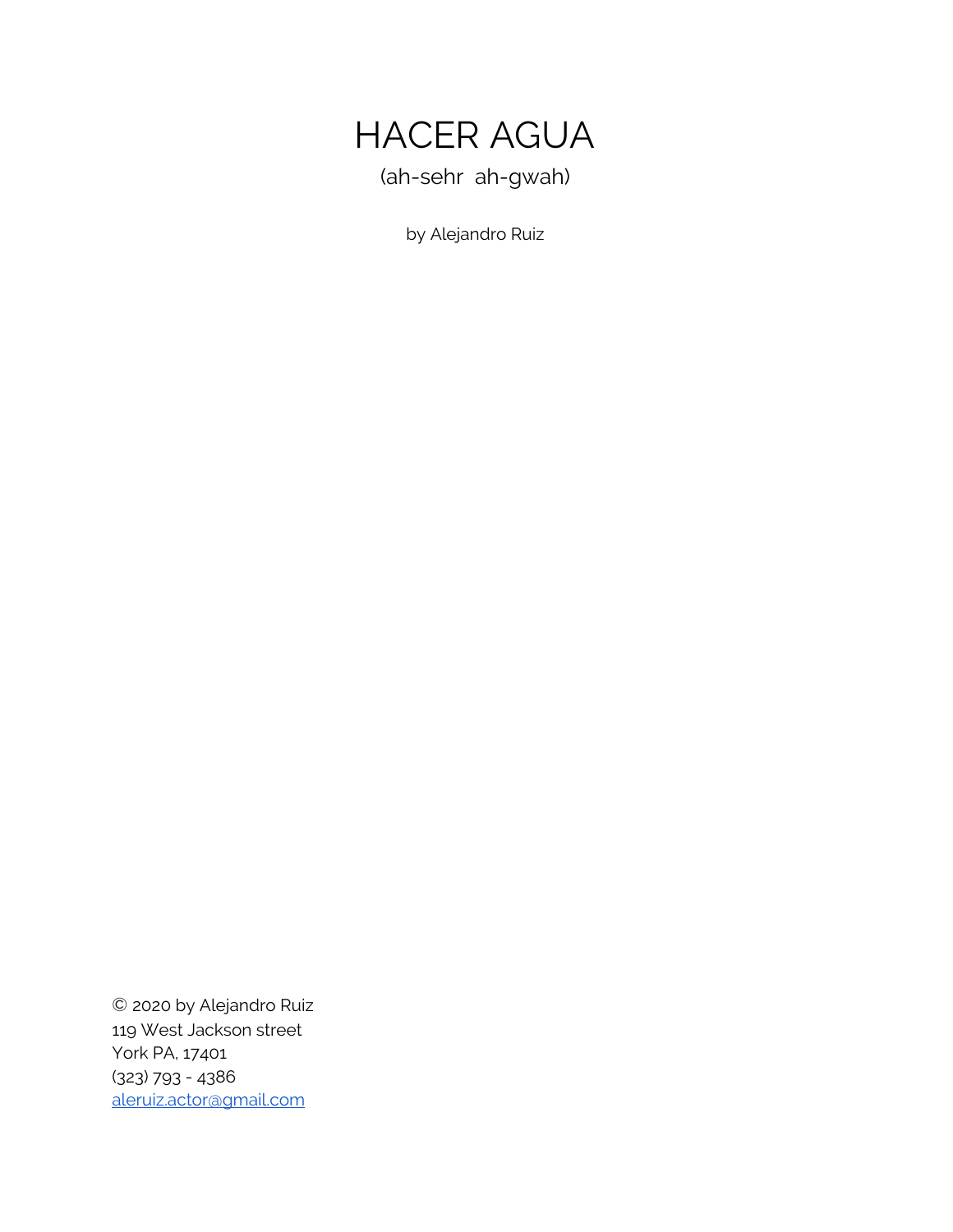#### CHARACTERS

CHRIS - Mid 30's. Hwyte, with a capital "H". QUIQUE - Latinx. Preferably of a darker complexion or possessing of Indigenous features.

\*Note: QUIQUE can be played by a human of any gender presentation, physical size, or age - as long as they meet the aforementioned description.

**SETTING** 

A kitchen.

"*HACER AGUA*" - A Spanish idiom. Literally, "to make water" or "to be water." The English equivalent is to "tread water." Usually used in the context of describing a team, in sports, that displays clear debility or is on the verge of imminent failure. Also, to take a piss or urinate.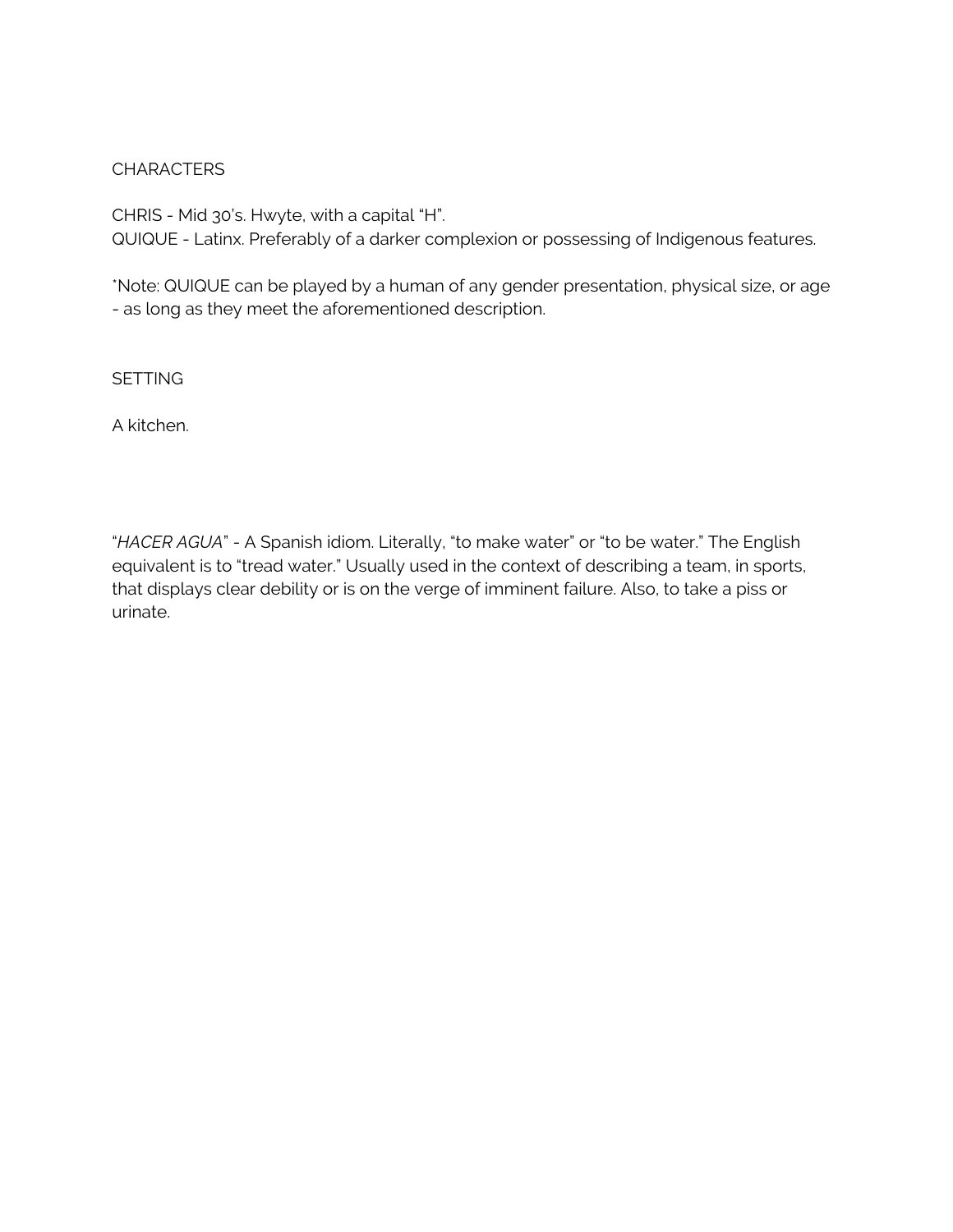#### **SCENE**

*A kitchen. The air is thick. Greasy. Outside, it's raining. Water trickles steadily into a bucket in the corner of the room, where there is a leaking door-frame that leads to the back porch. Chris is standing in front of the stove - unable to multitask - mixing tomato sauce into whole wheat spaghetti. Quique is seated at a small dining table, completely engrossed and typing on their phone. There is a single pair of leather huaraches underneath the dining table, but both of them are barefoot. We hear the water trickling incessantly.*

#### QUIQUE

Being a queer person of color is to exist in the perpetual … per … pet … ually? …. perpetual watchful gaze of fetishizing white men.

> **CHRIS** What?

#### QUIQUE

Huh? Oh. It's just a … Facebook … status I'm writing.

**CHRIS** This? THIS is why we keep losing friends.

#### QUIQUE

Yeah, well, maybe they're not friends worth having.

**CHRIS** 

You're the one who's always bitching about not having anyone to hang out with.

QUIQUE Yeah, well, it's not like we can do much hanging out right now. The world is ending.

> **CHRIS** The world is not ending.

QUIQUE Besides, if I see something racist, I'm gonna call it out. I don't care who it is.

> **CHRIS** Like you did with Joe and Dominic?

*Silence. The sounds of pasta and tomato sauce slow dancing.*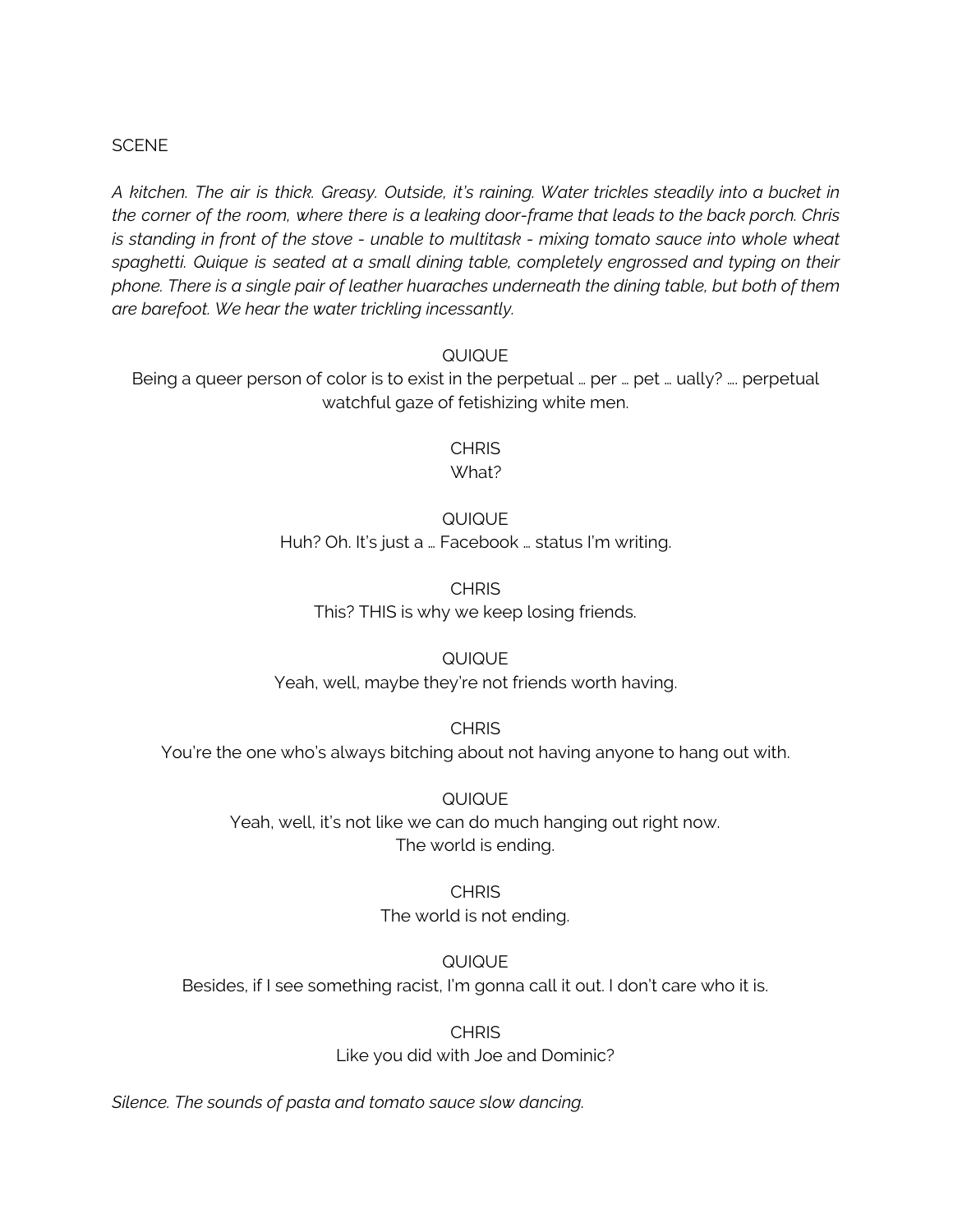#### **CHRIS**

They didn't even invite us to their wedding.

### QUIQUE

Oh, no … we missed a bunch of white gays in speedos at the beach. Let's all take a moment of silence to honor that massive loss.

*Chris laughs.*

#### QUIQUE

I would've been the only brown person there.

**CHRIS** It's not their fault. They grew up in Maine.

## QUIQUE

But it IS their fault that they got into Penn and, unlike you, they somehow managed to graduate without making a single friend that wasn't white. I don't blame them, personally. It's a ... structural ... issue.

> **CHRIS** And you think a Facebook post is gonna fix institutional racism?

## QUIQUE

Fine. You want me to stop posting? I'll stop.

*Quique slams their phone down on the floor. The bucket begins to overflow. Neither of them notice.*

### **CHRIS** Your phone! What are you doing?!

## QUIQUE Oh my god. You're right. Ugh. You're right.

*Quique hesitantly picks up the phone and examines it.*

## QUIQUE

## Huh. Nothin'.

### **CHRIS** Told you it was a good case.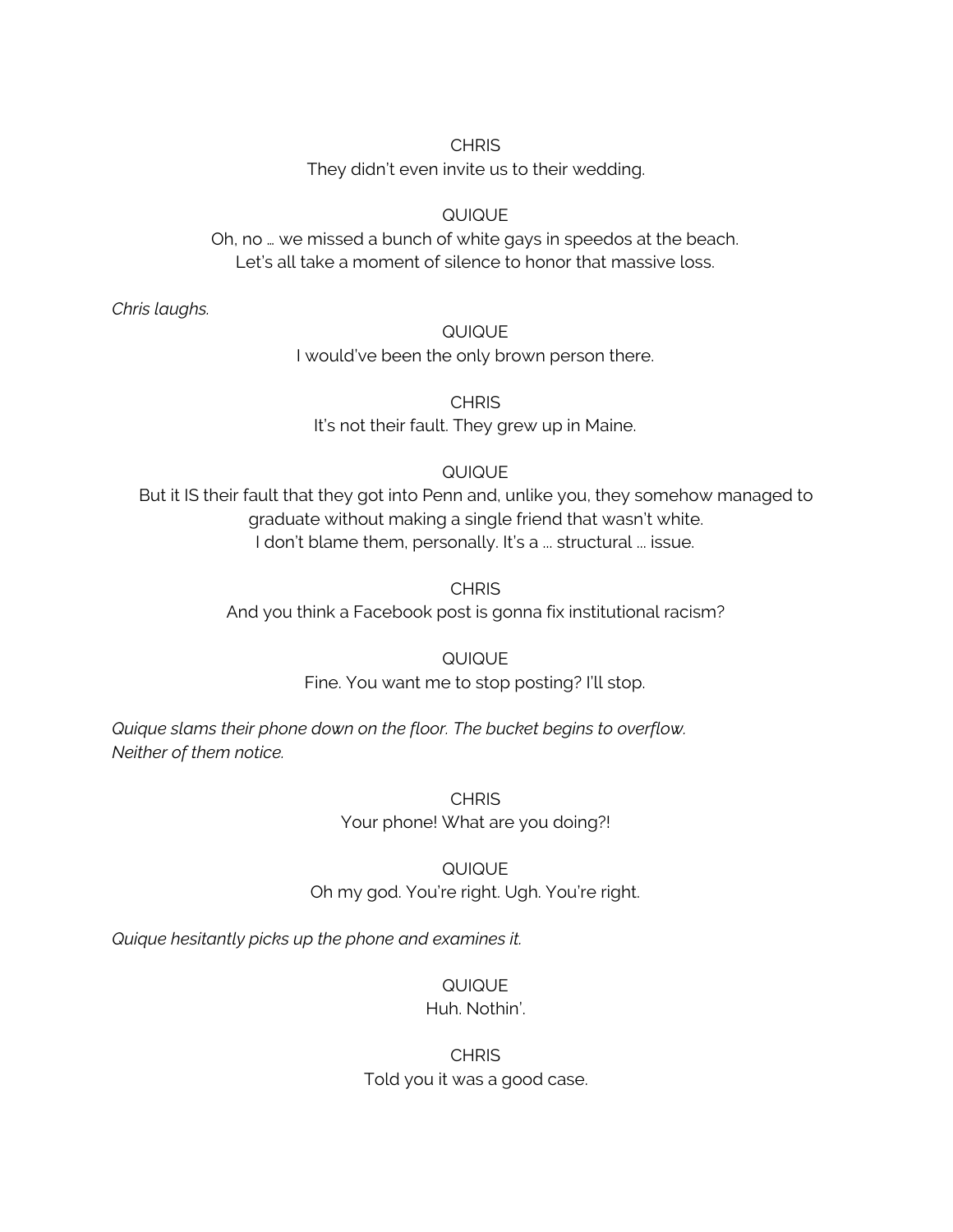Chris turns the stove off and brings the hot pan over to the table, setting it on an oven mitt. *Quique starts playing some music on the phone - maybe something by Angelica Garcia or Gaby Moreno or Lila Downs. Chris grabs a plate and serves himself. He then takes a moment to search, finding the leather huaraches underneath the table. He slips them onto his feet and begins to leave the kitchen.*

#### QUIQUE

Hey. Please ask next time.

#### **CHRIS** Huh?

#### QUIQUE

Ask. You do the same thing in my room. You just take things like they're yours.

## **CHRIS**

Oh. I mean, you do that too.

#### QUIQUE It's okay to be wrong. You know that, right?

CHRIS Well, you do! And I know when I'm wrong.

## QUIQUE

Ugh.

*Chris starts to walk out again.*

QUIQUE You're such an Imperialist.

## **CHRIS**

## What?

#### QUIQUE

*\* to the tune of Britney Spears' "Womanizer"*

Boy don't try to front I, I know just, just what you are, ah ah You you you are, you you you are Colonizer, Colonizer, Colonizer COLONIZER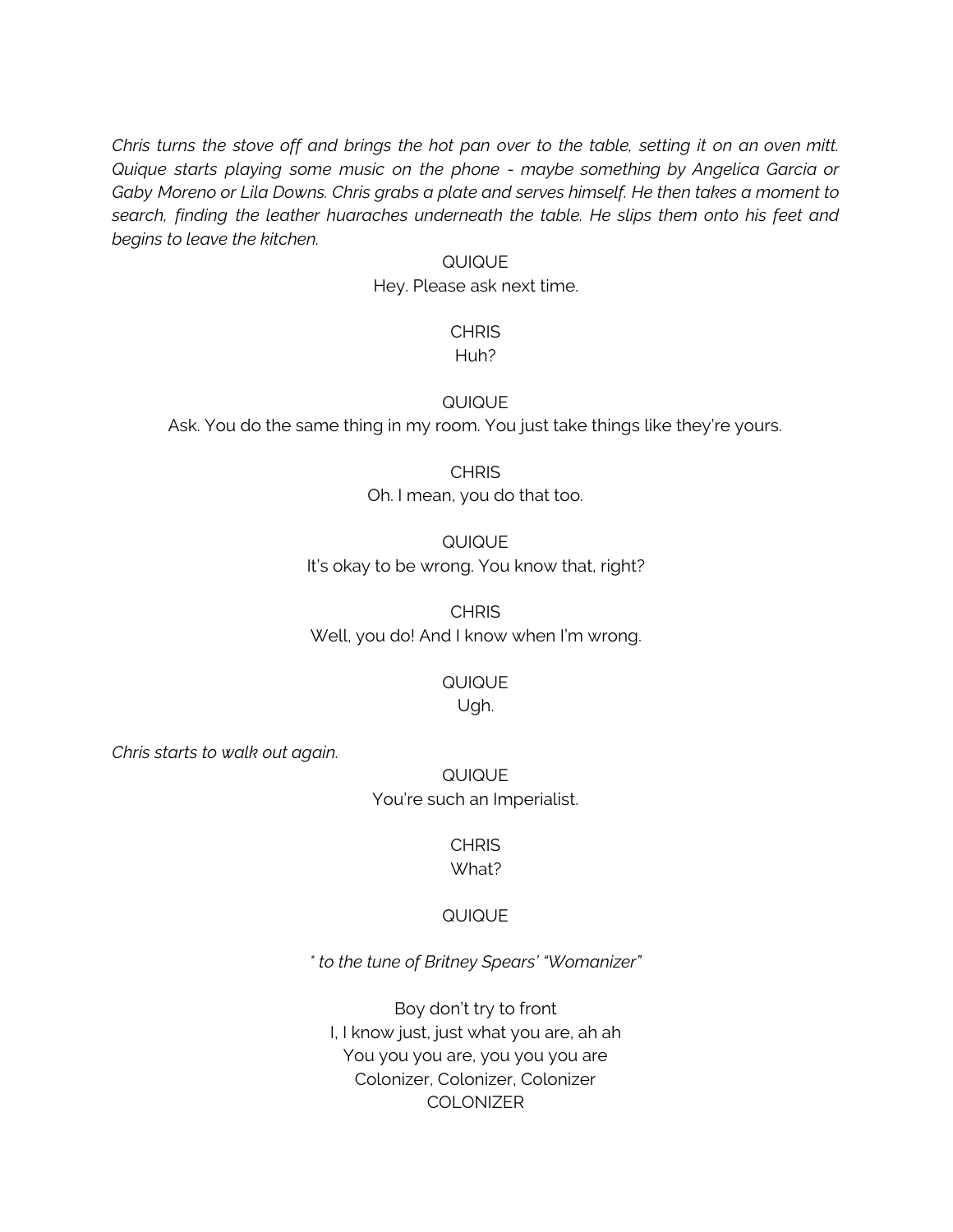*Chris laughs.*

#### QUIQUE

#### I'm serious.

*Chris is genuinely surprised.*

**CHRIS** Oh. Well, then don't make a joke, then.

> QUIQUE Well, then don't take my shit.

> > **CHRIS**

… Okay.

*Chris takes off the huaraches and tosses them onto the floor nearby. Splash. The water is at ankle height. He exits with his plate.*

QUIQUE

Hey! Remember to wash your dishes!

*A moment of silence and dripping water as Quique goes back to fiddling with their phone. We hear an advertisement play - the kind of blaring marketing that precedes a YouTube video. Quique has a visceral response, then watches.*

ADVERTISEMENT VOICE

STOP! Listen to me for just one minute. If you are exercising, you may be doing more damage to your body than health. 95% of weight loss is achieved through changing your eating habits, and I'm here to teach you the 5 ways you ---

*The sounds of footsteps. Quique quickly presses the skip button. We hear Rocío Dúrcal's "La Gata Bajo la Lluvia" play from the phone, softly. Chris reenters.*

> **CHRIS** Do we have any dill?

## QUIQUE

For … pasta?

**CHRIS** Yeah.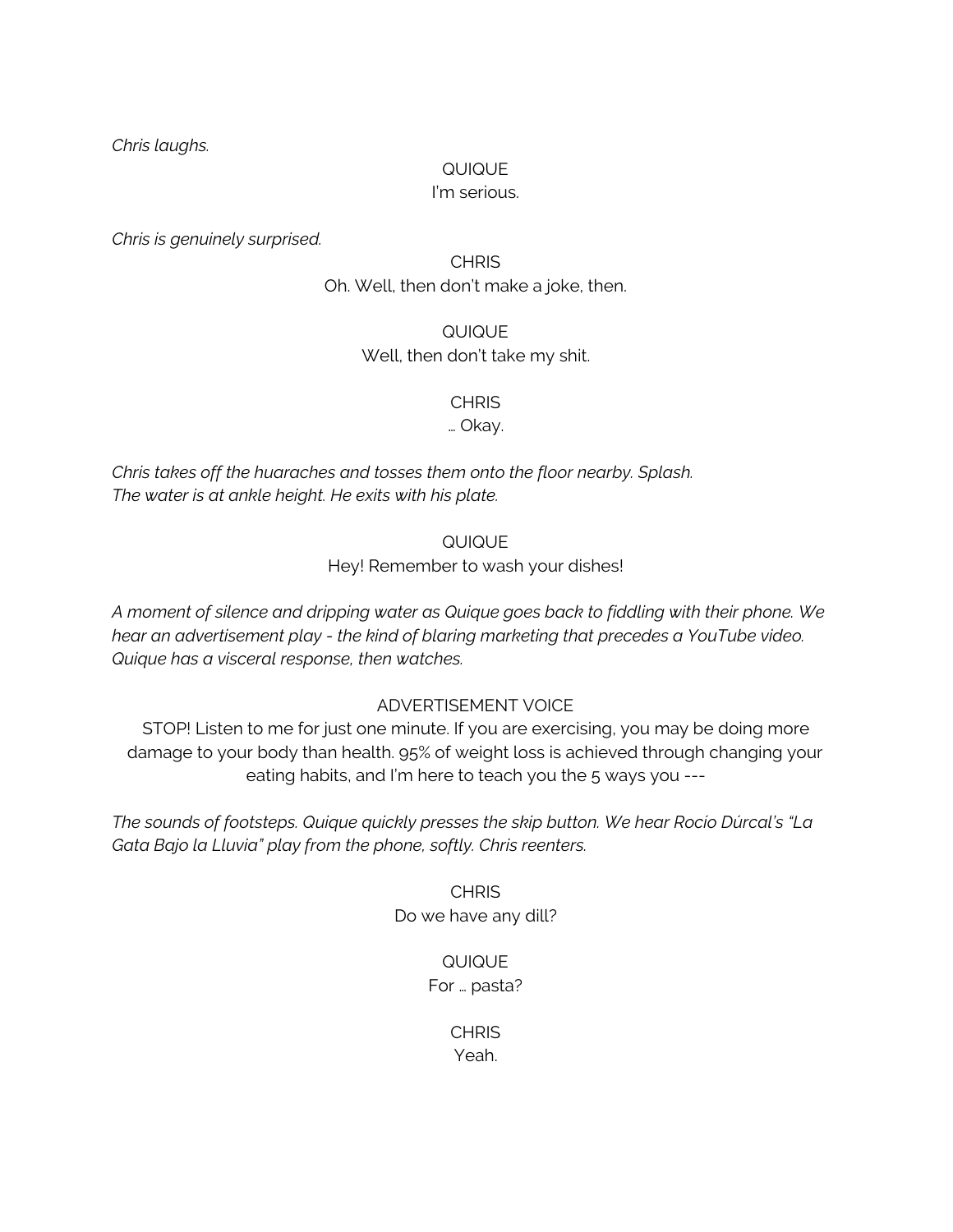## QUIQUE Do you mean oregano?

#### **CHRIS**

No, dill.

#### QUIQUE

Umm … yeah …

Quique wades over to the cabinet, rummages through it and finds the dill - then hands it to him.

**CHRIS** Thanks.

*Chris kisses Quique on the forehead and is about to rush off …*

**CHRIS** Is everything okay? What's wrong?

QUIQUE Nothing. It's just ... the same stuff as usual.

# **CHRIS**

You're not fat.

#### QUIQUE

Fine. I feel fat. And I miss the gym. And being outside. Also, you're biased.

#### **CHRIS**

So?

#### QUIQUE

I'm just frustrated. I feel … old. My body's changing and there's nothing I can do about it.

> **CHRIS** Well, I still find you very sexy.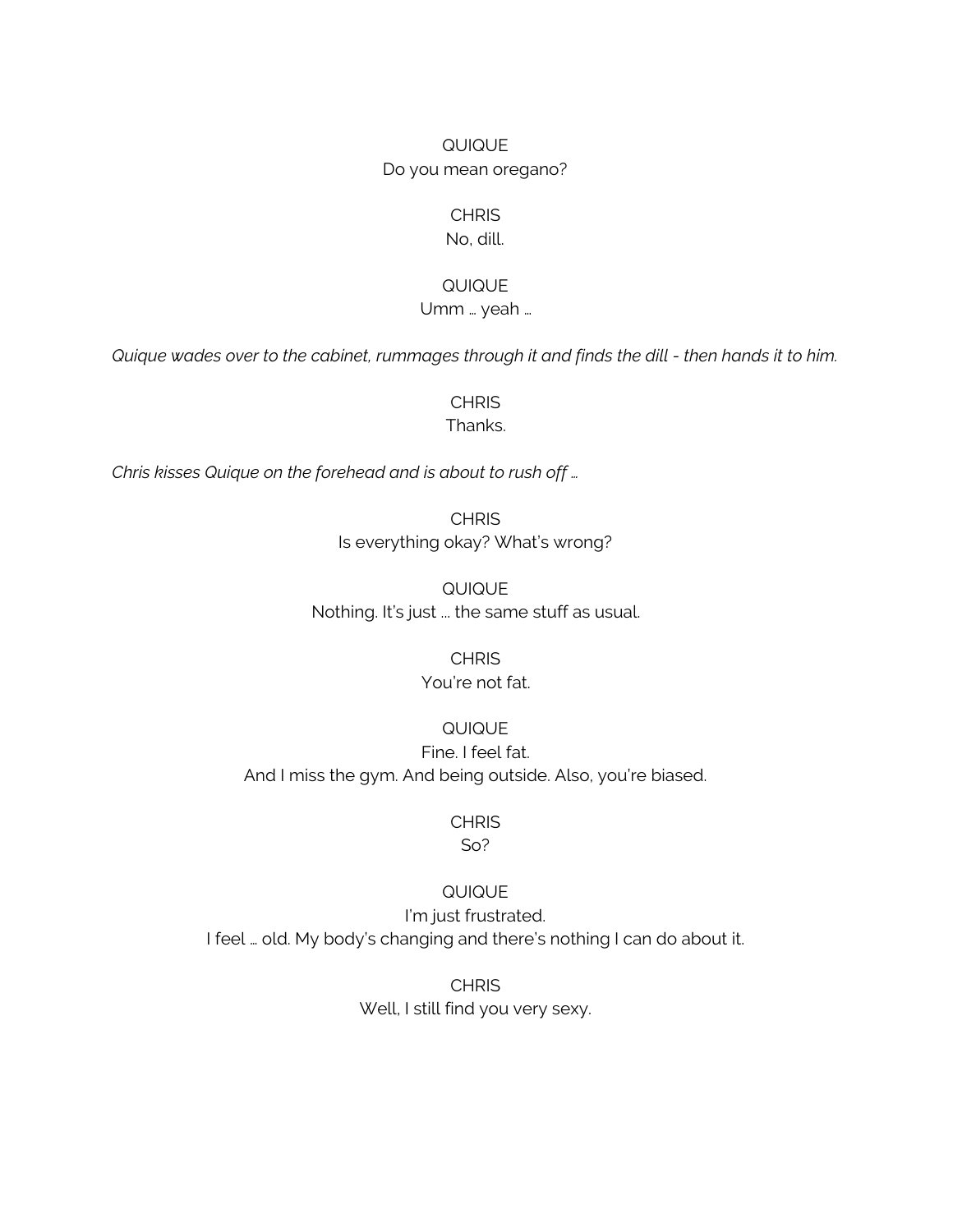That's not - - I don't want to be objectified. That's not what I need right now.

**CHRIS** 

I … sorry? I just think you're cute and I like saying so.

QUIQUE

I know. And that's okay. It's just - I feel like my whole life I've only ever been valued for sex?

**CHRIS** That's not true.

QUIQUE Well, not with you, obviously. But other - We don't even ... do that anymore.

**CHRIS** 

#### Well, I want to --

*Chris walks up behind Quique and grabs them gently around the midsection. A nearly imperceptible flinch.*

QUIQUE

Not … there. Please.

*Chris shifts his arm to wrap it around Quique's upper chest, just beneath the collar bones. He wraps his other arm around the other side and pulls Quique in close. His arms tighten. We can see Quique's face. The water is now at their waists. Quique breathes audibly.*

> **CHRIS** You know I'm here for you, right?

> > QUIQUE Yeah. I know.

*Chris goes for a grope. Maybe the midsection again. Maybe the ass.*

QUIQUE I said no.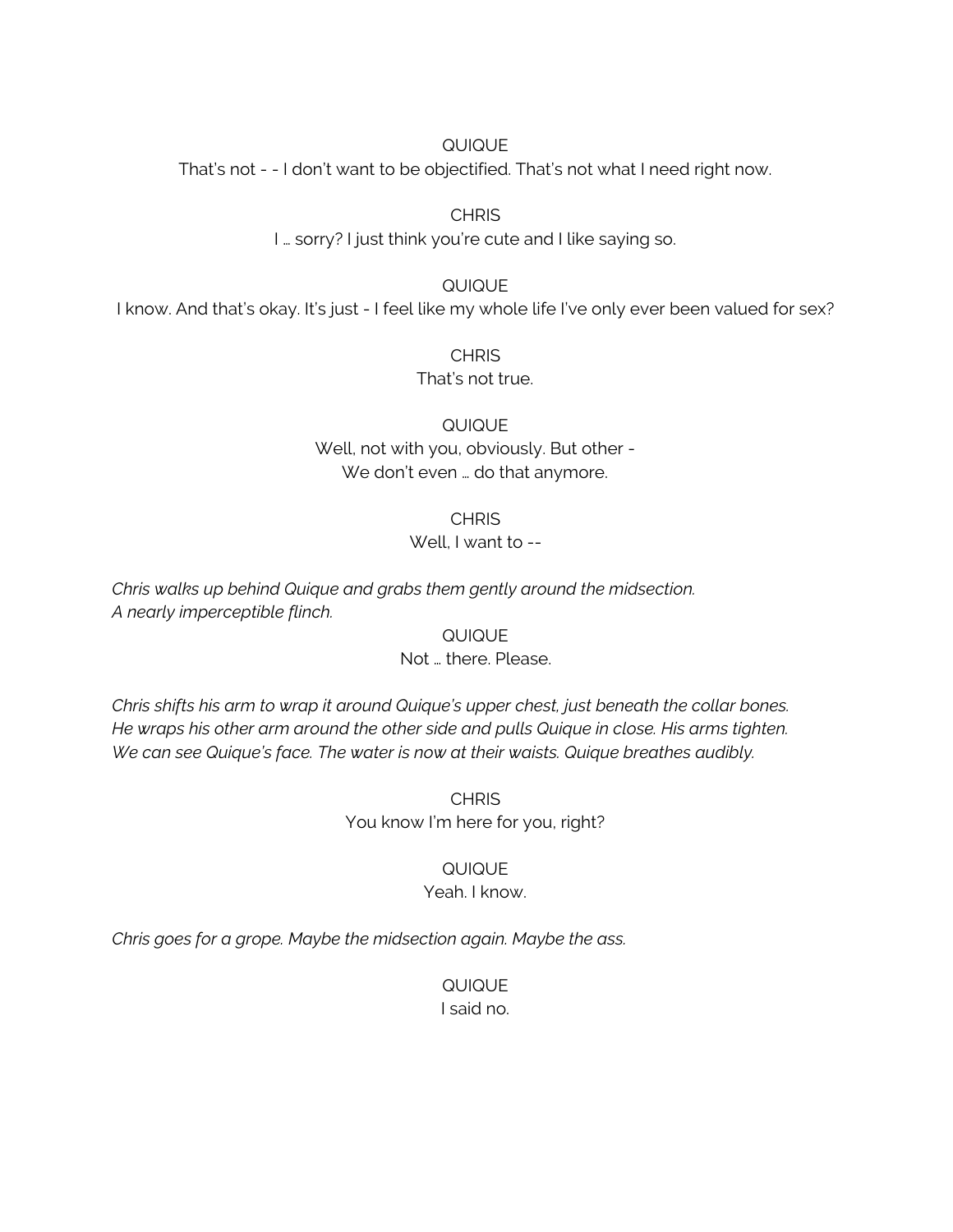#### **CHRIS**

#### C'mon, babe …

## QUIQUE You know that bothers me. And you know why.

#### **CHRIS** I'm sorry. I forgot.

QUIQUE What is it with white guys and not hearing the word "no"?

> **CHRIS** Don't lump me - not all white men are --

## QUIQUE Not all white men? Really? We've talked about this.

#### **CHRIS**

I know, I know - brown people can't be racist, they can only be prejudiced because racism was invented by white people and can only benefit us - I. KNOW.

## QUIQUE Don't be like them.

## **CHRIS**

## Like who?

#### QUIQUE Like your friends.

## **CHRIS** What are you talking about?

#### QUIQUE

Your gaggle of suburban, fair-weather liberal, white gays. They pretend to give a shit about people of color, but whenever they talk about race it always comes out sounding like that.

### **CHRIS** Like what?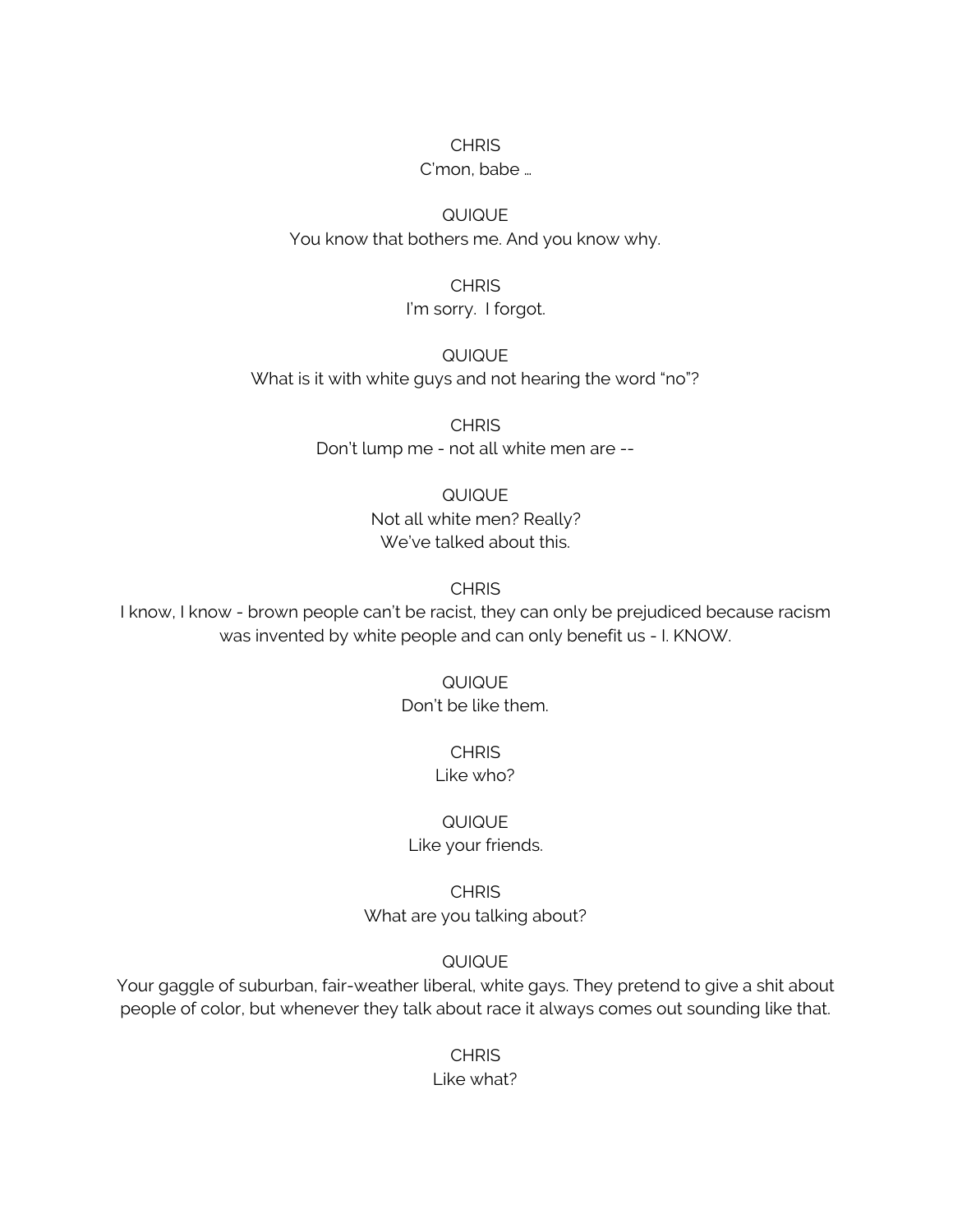Like that. All bitter and resentful.

Like they wish they had the balls to say the things that more openly racist people -

#### **CHRIS**

#### Are you serious?

#### QUIQUE

Like, sure, they'll fuck a black guy once or twice a month on some Grindr threesome … but it's not like they really care.

**CHRIS** 

Oh, fuuuuuuuuuck you.

QUIQUE

Why do you think I don't hang out with them? Your friends? Why do you think I said those things to Joe and Dom?

*The water is at their necks now.*

**CHRIS** 

You - wow.

QUIQUE

You will never understand what it's like to live in this body. All that white men have ever given me is pain.

> **CHRIS** Buuuut you married one.

#### QUIQUE Exactly.

## **CHRIS** Your dad wasn't a white man. What about him?

QUIQUE Fuck you.

## **CHRIS** I - I'm sorry. I didn't -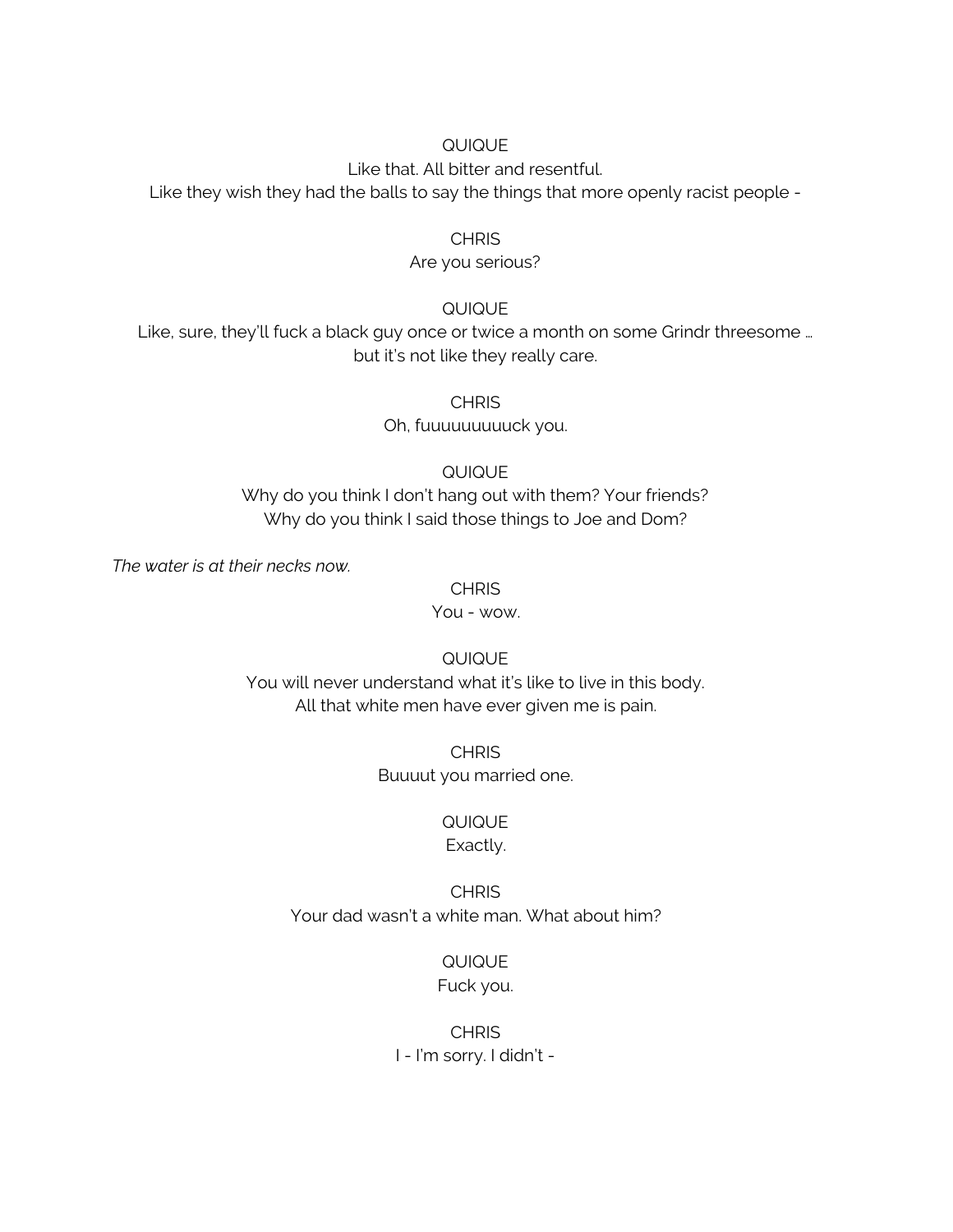#### QUIQUE FUCK. YOU.

#### **CHRIS**

#### $Q, I -$

## QUIQUE Don't call me that. That's not my name.

**CHRIS** Okay, I won't - I just - calm down.

> QUIQUE Don't tell me what to do!

*Quique sees the water.*

#### **CHRIS** Quique?

QUIQUE Do you see it?

#### **CHRIS**

See … it?

QUIQUE

Estamos haciendo agua. No ves lo que está pasando?

#### **CHRIS**

I - I'm sorry. I'm doing the DuoLingo like you said, but I'm only on the second level. All of the words are so fucking gendered and I keep getting the conjugations wrong and that owl is -

QUIQUE

#### It's everywhere.

*Chris begins slowly pushing against the water, making his way toward the door.*

**CHRIS** 

#### I'm gonna go get -

*Quique swims over to him. The speed catches Chris by surprise.*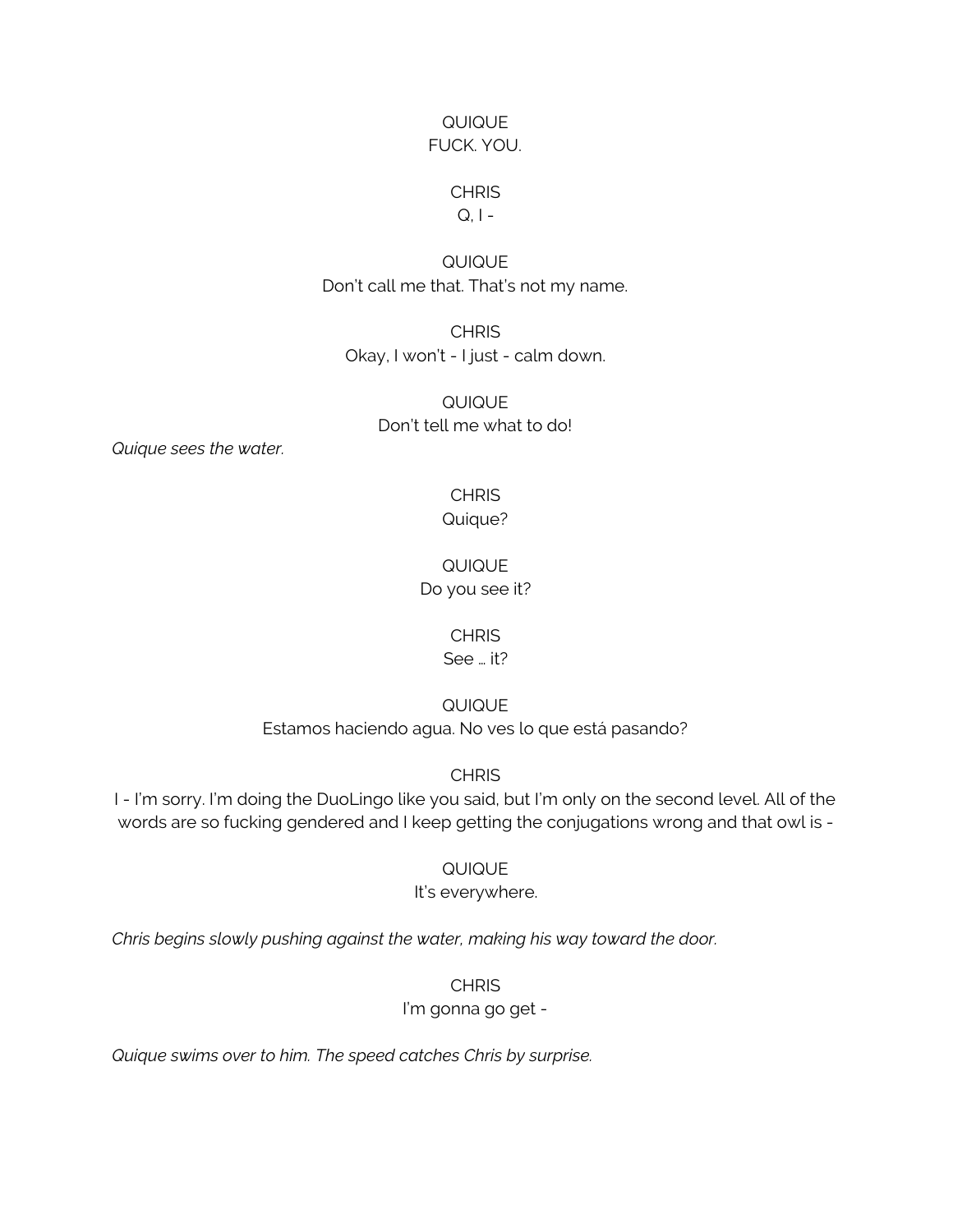Something is wrong and you can't even see it and I don't know if this is just what I deserve or if there's something better but I don't know if I know how to live without you anymore and I don't wanna be alone. Please d-

#### **CHRIS**

Listen to me. I think you're having a panic attack. You need to breathe, okay? In through your nose and out through your mouth.

*Quique is panicking. Quique can't breathe. It's all too much.*

QUIQUE I don't need solutions. And stop telling me what to do! Every time I talk to you, it's like you want to fix everything and this can't be fixed. I can't be fixed!

*Quique surges toward Chris and stops mid-gesture. It's as if Quique's hands are choking the air around Chris's "neck", but from a foot away from the intended target. Quique realizes what is happening. Stillness. Silence. We no longer hear the trickling of water into the bucket. They see each other. They see the water for the first time.*

> **CHRIS** Whoa. That's … a lot.

## QUIQUE I - I'm sorry I yelled.

**CHRIS** 

Yeah …

Are we okay?

#### QUIQUE I don't know.

**CHRIS** Did … did you pee in the water?